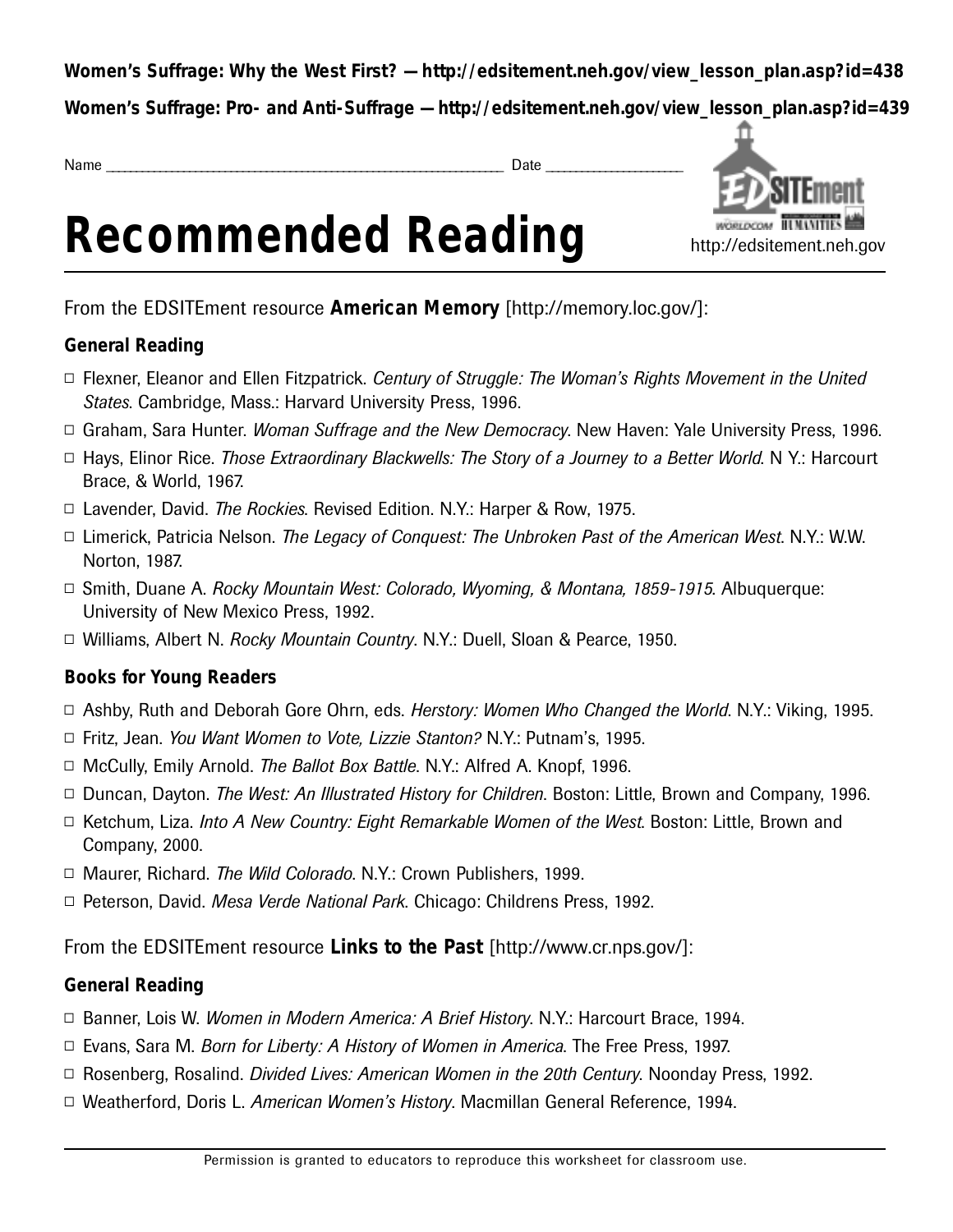#### **Books for Young Readers**

□ Cott, Nancy F. *The Young Oxford History of Women in the United States*. London: Oxford University Press, 1998.

### From the EDSITEment resource **Women of the West Museum**

[http://www.womenofthewest.org/exhibits/resources/] (including annotations):

#### **G rades 5-8**

□ Beatty, Patricia. *Eight Mules from Monterey*. N.Y.: William Morrow, 1982.

The story of a family who is hired to work for the library for the summer to deliver books to a remote location in the hills. They must work together and take on different roles than those they usually have. This story has good historical information about lending libraries and early 20th century California. It takes place in 1916.

□ Beatty, Patricia. *Just Some Weeds from the Wilderness*. N.Y.: William Morrow. 1978.

Lucinda and her little brother live with their mother, aunt, and uncle in Oregon. The uncle goes broke in the panic of 1873, and the family must be creative to stay afloat. Aunt Adelina comes up with the idea of selling tonics and elixirs door-to-door. With the help of the whole family, the scheme works. Historical notes on door-to-door medicine included.

□ Beatty, Patricia. *Red Rock Over the River*. N.Y.: William Morrow & Co., 1972.

A young girl, her brother and father live on an Army post in Yuma City, AZ. One day, a new girl comes to town who is half-white and half-Pima Indian. She teaches the other girls about white-Indian relations and about "good works" and resourcefulness. There are good historical references to circuses, army forts and a territorial prison where the girls go to write letters.

□ Beatty, Patricia. *That's One Ornery Orphan*. N.Y.: William Morrow, 1980.

This story details the fictitious life of a Texas orphan girl who tries to find a home where she will be happy. This historical fiction piece demonstrates the casual adoption practices that were common in the mid to late 1800s. Finally Hallie finds a home. The man she most feared from the orphan "lineups" is eventually the one who offers her the truest family. Rather than become a hired hand, as she was with so many other adopters, she becomes a real part of the family.

▫ Downing Hahn, Mary. *The Gentleman Outlaw and Me — Eli*. N.Y.: Houghton, Mifflin 1996 .

Eliza Yates runs away from her evil aunt and uncle in search of her father. Posing as a boy, she meets up with a very young outlaw and joins him on many of his adventures as they both search for family and friendship.

▫ Ferris, Jeri. *Native American Doctor: The Story of Susan LaFlesche Picotte*. Minneapolis: Carol Rhode Books, Inc. 1991.

Biography of Susan LaFlesche Picotte with information about changing life on the Omaha reservation in the 1870s to the 1900s. Discusses the problems and changes in Omaha life, including new kinds of houses, farming, alcoholism and learning English. Dr. Picotte is strong and determined to help everybody. After attending school in New Jersey and then a women's medical college in Philadelphia, she returns to the reservation where she wears herself out helping others.

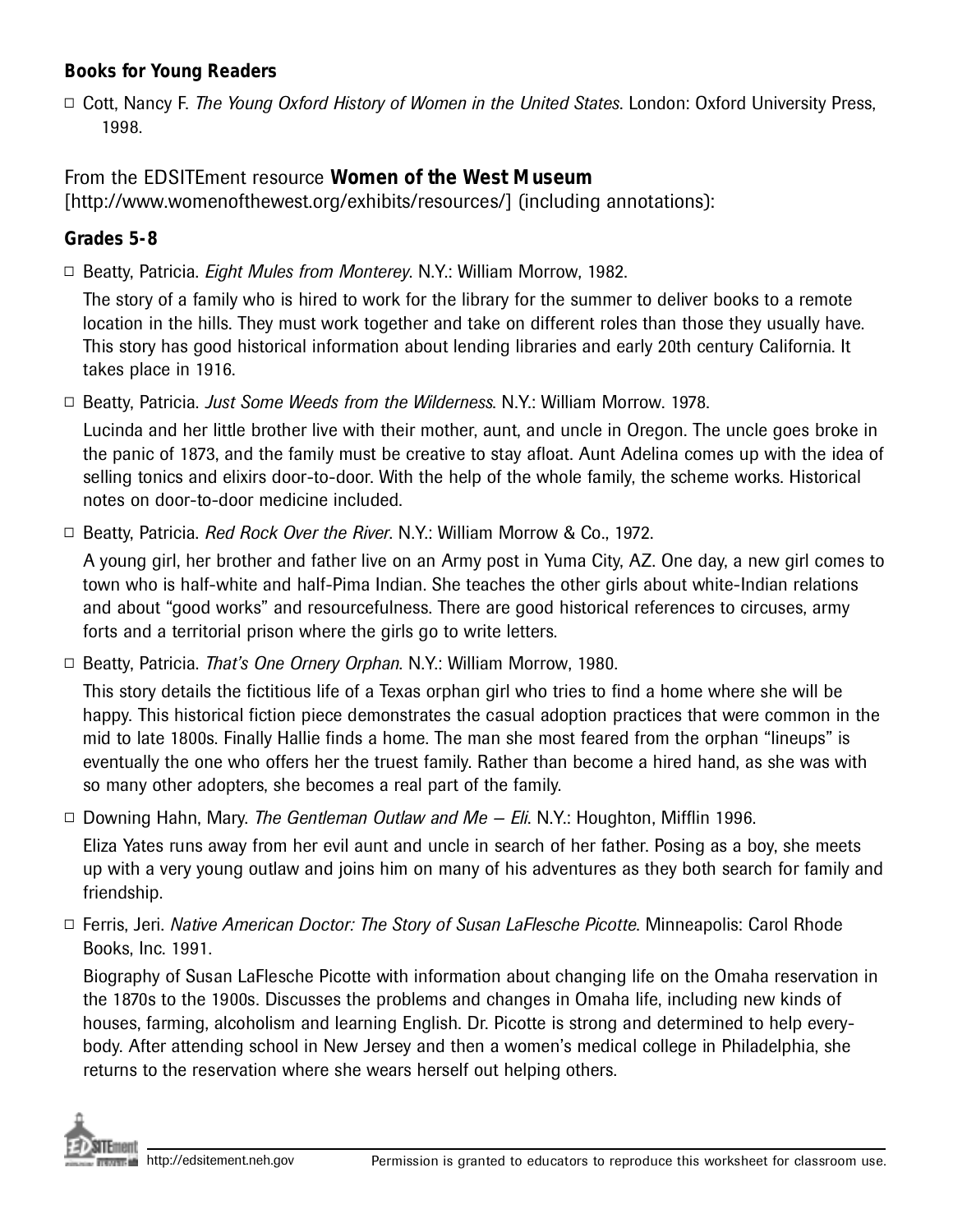□ Karr, Kathleen. *Go West, Young Women (Petticoat Party, Book 1)*. N.Y.: Harper Collins, 1997.

This is the first book of a series about a wagon train going to Oregon. Once into the trip, all of the men go after buffalo and most of them die. The women must learn to run the operation themselves–finding game and doing the laundry, etc. Several girls band together for various adventures. They meet up with several Native Americans and learn about themselves and others.

□ Karr, Kathleen. *Phoebe's Folly (Petticoat Party, Book 2)*. N.Y.: Harper Collins, 1996.

The Petticoat Party continues on its way West, having many adventures along the way. Many Indian tribes help the wagon train along the way. The party stops at the Whitman's mission and wonders why they don't learn Cayuse. Finally, the group makes it to Oregon.

□ Katz, William Loren. *Black Women of the Old West*. N.Y.: Simon and Schuster Children's Publishing Division, 1995.

Non-fiction accounts of African-American women from different states, times and situations in the West during the  $1840s$  to  $1900s$ .

- □ Miller, Brandon Marie. *Buffalo Gals Women of the Old West*. Minneapolis: Lerner Publishing, 1995. A good non-fiction book that explores the roles women from different cultures played in the settling of the West. Discusses women at work, moving, making a home, creative arts and everyday life.
- *Muntildeoz Ryan, Pam.* Riding Freedom. N.Y.: Scholastic, 1998 .

An orphan named Charlotte learns to work with horses as well as how to drive a stagecoach. Charlotte then moves to California. Although she loses an eye, she continues to drive the stage dressed up as a boy and becomes known as "One-Eyed Charley." She realizes her dream of buying a ranch and votes in an election as a man. The West becomes a place where she can be free to live her life the way she wants.

□ Murphy, Jim. *West to a Land of Plenty: The Diary of Teresa Angelina Viscardi*. N.Y.: Scholastic, 1998.

Fiction, based on true events, historical information at the end. On a wagon train to Idaho in 1883, an Italian family travels with a large group to start a town (Opportunity) in Idaho. They make friends and enemies along the way, encounter Indians, silver-seekers, and cowboys. The girls make friends and discover that they, too, can make a new start in the West. The family encounters sickness and death, stubbornness when Momma won't leave Dakota Territory without her piano, and their own courage. Nice personal account of trip West by a girl who learns from the people around her. Told from the point of view of two sisters writing in a diary, challenging traditional Italian rules for "good girls."

▫ O'Dell, Scott. *Sing Down the Moon*. Boston: Houghton-Mifflin, 1970 .

The story of a young Navajo girl who is kidnapped and sold into slavery. She runs away and returns to her village, only to have the village destroyed by the U.S. Army. Her tribe and many others are forced to migrate to a fort where they are held captive. This story is about the young girl's trials and triumphs.

□ Paulson, Gary. *Hermanas*. Orlando: Harcourt Brace, 1993.

This is the story of two 14-year-old girls who are very different. One is a Mexican immigrant who is prostituting herself to support herself and her family in Mexico. The other is an overprivileged cheerleader. In the final chapter of the book, the two girls meet for only a moment, but in that second, they see that they are very much the same.